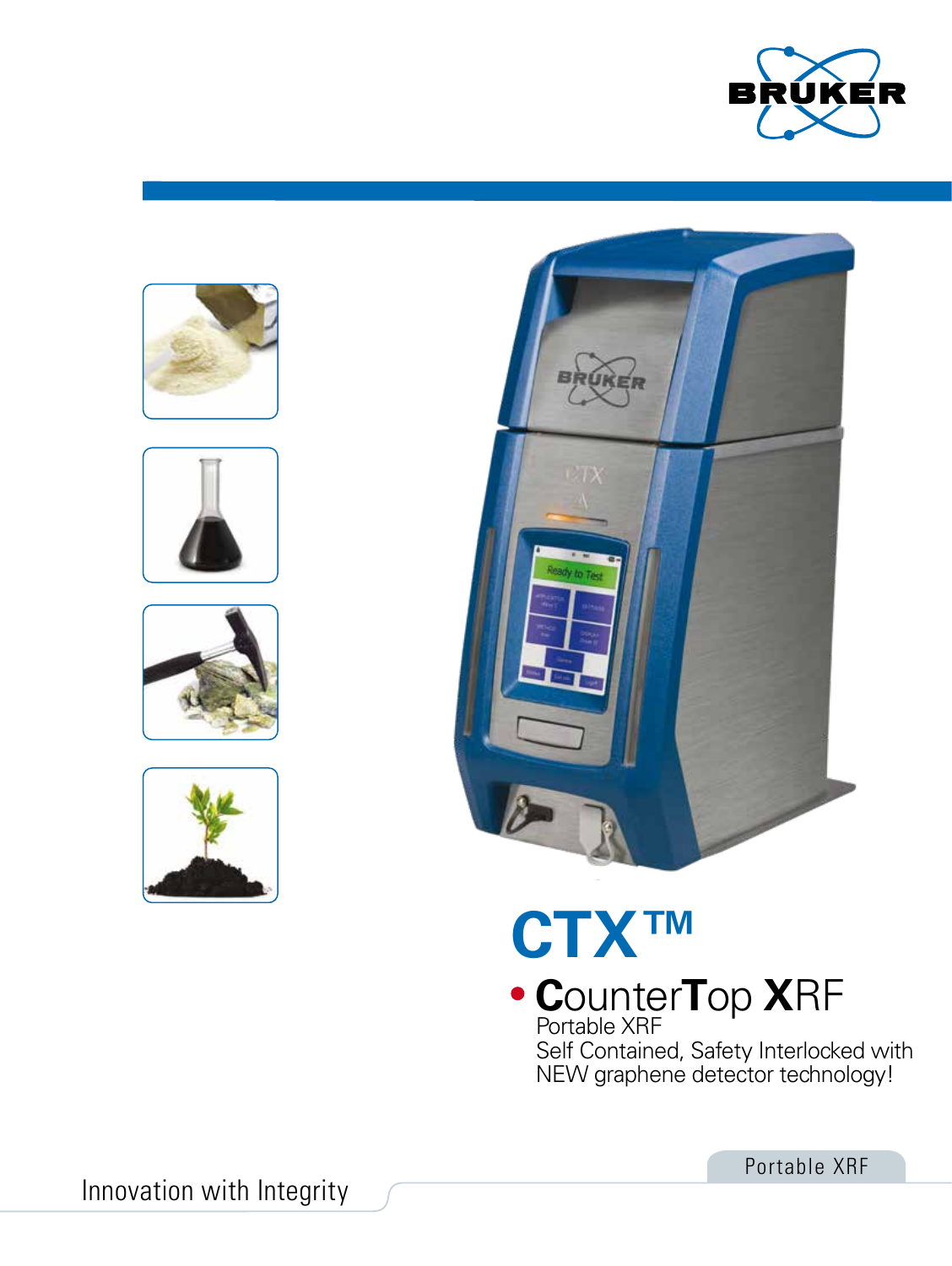## **Portable, Safety Interlocked XRF Analyzer**

## **TECHNOLOGY SAFETY**

Energy dispersive X-ray fluorescence (EDXRF) is the CTX™ technology engine. EDXRF is like a high powered flashlight which sees beyond what humans can. When the light source is turned on to illuminate a sample, it 'sees' the energy of any elements present, from elements as light as magnesium (Mg) to those as heavy as uranium (U). It also 'senses' how much of those elements are present by their energy's magnitude. When the CTX™ illuminates a sterling silver coin, it detects silver (Ag) at 22.163 keV and copper (Cu) at 8.046 keV; and, it determines the coin's composition to be 92.5% Ag and 7.5% Cu.



- Rhodium (Rh) thin window X-ray tube; 6-50kV with max 4 Watt output
- Graphene window SDD, 20mm2 active area. Typical resolution <145eV at 450k
- Collimation of 8 mm; 5 or 3 mm optional
- Automated 5 position pre-installed primary beam filters
- Elemental detection range from magnesium (Mg) to uranium (U)
- Detects concentrations from PPM to 100%

*Above specifications are for CTX model 800. Check page 8 for specifications of other models.*

Portable XRF analyzers are ideal to measure solids, powders and liquids when simple, fast and accurate testing is needed outside the lab. Handheld XRF provides the benefit of performing insitu measurements. However, the self-contained CTX™ is more convenient than a handheld XRF setup in a benchtop stand for applications which require sample preparation; those presented in containers such as powders, soils and liquids; and those which require extended measurements of more than just a few seconds. It is also ideal for organizations or locations with strict open beam portable XRF regulations.



- Double safety interlocks
- Fully lit indicators viewable from every angle
- Amber lights for 'X-rays ready' and red lights for 'X-rays on'
- Sample sensor
- Password protected
- Radiation warning notice at start-up of system prior to use
- Power switch at rear of system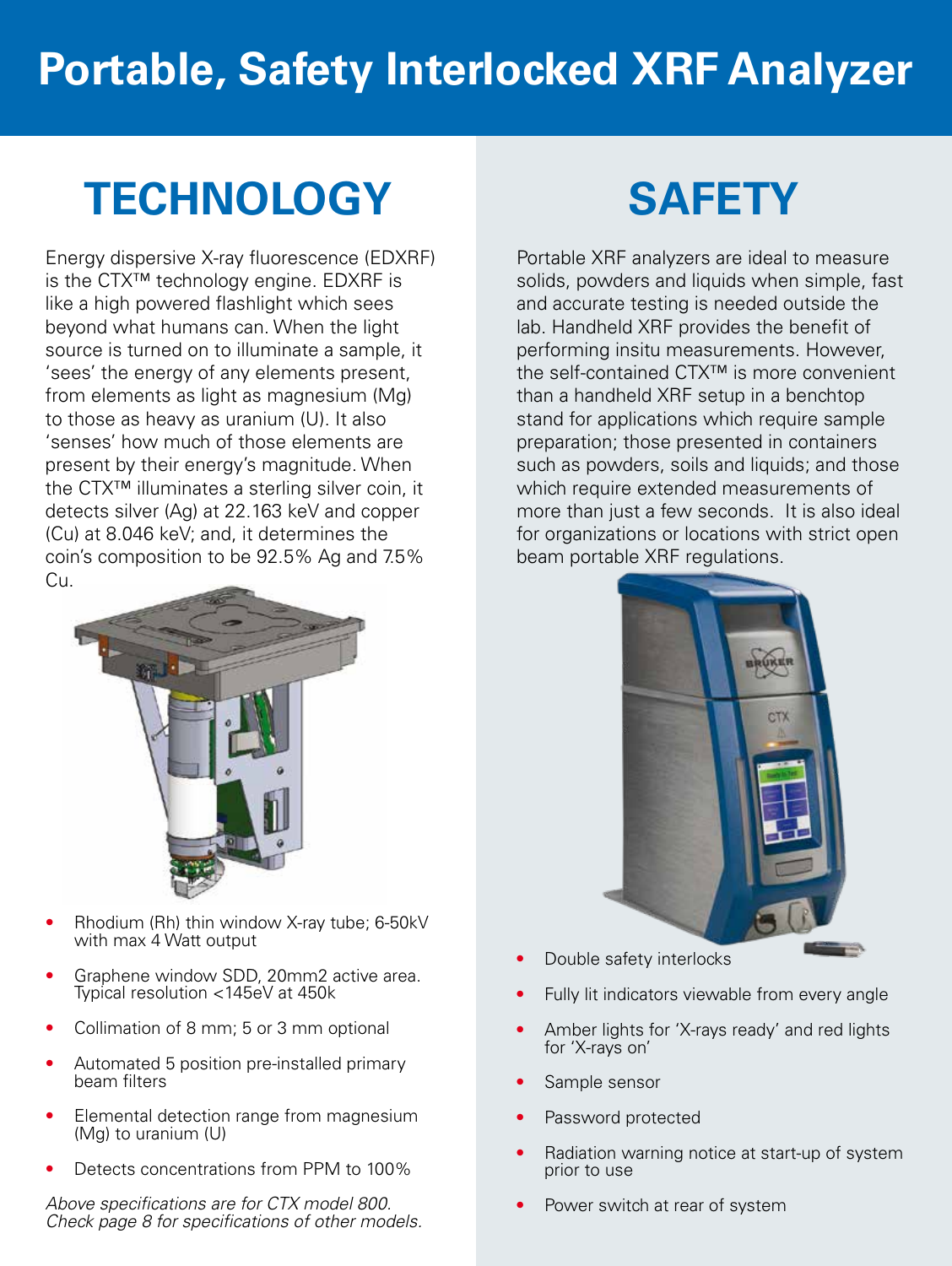## **Portable, Safety Interlocked XRF Analyzer**

The CTX™ is all about high performance EDXRF in a small, lightweight and sleek, portable configuration. The durable stainless steel body withstands all environmental conditions and is easy to clean. At under 7.5 kg and less than 27 cm high, the CTX™ is truly portable and takes up very little space on any surface. The CTX™ fits securely into its standard Pelican case and optional protective backpack. All user operation is through a front panel touchscreen display or an optional PC via Wi-Fi or USB. Connections are within easy reach under the display. Samples can be placed as-is inside a safety chamber with ample room or in sample cups, baggies or other containers.



- Weight: 7.1 kg (15.6 lbs) with battery
- Dimensions: 13.5 cm x 25 cm x 35 cm (5.3 in x 9.8 in x 13.8 in) WxDxH
- High performance and contrast daylight visible LCD 3.7in touchscreen display
- Operating temperature: -10° C to +40° C (+14° F to 104° F)
- Splash / dust proof (IP-54) stainless steel housing for use in rugged conditions
- Sample chamber: 12 cm x 13.5 cm x 8.5 cm (4.7 in x 5.3 in x 3.3 in) WxDxH

## **DESIGN PERFORMANCE**

The new CTX™ is now updated with latest X-ray tube, detector and pulse processing technology. Ready-to-go factory calibrations are available for a variety of applications including food safety & quality, plant & soil health, natural resource exploration, alloy & precious metal identification and regulated sulfur in marine fuel. Samples are placed in the chamber as-is or in sample cups, baggies or other sample containers. The completely sealed sample plate protects the CTX™ from spills and the TITAN Detector Shield™ protects the detector; both providing long term performance without downtime interruption.

| Post              |       |          |  |  |  |  |
|-------------------|-------|----------|--|--|--|--|
| Limestone         |       |          |  |  |  |  |
| 62 01-16 13:42    |       |          |  |  |  |  |
| Time 19.0         |       |          |  |  |  |  |
| EI                | %     | +/- [*2] |  |  |  |  |
| CaCO <sub>3</sub> | 99.34 | 0.24     |  |  |  |  |
| SiO <sub>2</sub>  | 0.29  | 0.06     |  |  |  |  |
| <b>AI2O3</b>      | 0.29  | 0.05     |  |  |  |  |
| Fe203             | 0.06  | 0.01     |  |  |  |  |
|                   |       |          |  |  |  |  |
|                   |       |          |  |  |  |  |
|                   |       |          |  |  |  |  |
|                   |       |          |  |  |  |  |
| Spectrum          |       |          |  |  |  |  |

- All CTX models are equipped with state of the art graphene window silicon drift detector (SDD)
	- Latest X-ray tube, detector and pulse processing technology provides significantly improved speed and light element sensititivity
- Patented SharpBeam™ geometry for best performance at low power
- Patented DetectorShield™ for long term performance and minimal service
- Powered by Lithium-Ion battery or via 110/220V AC adapter
- Consistent sample presentation with index markings for better precision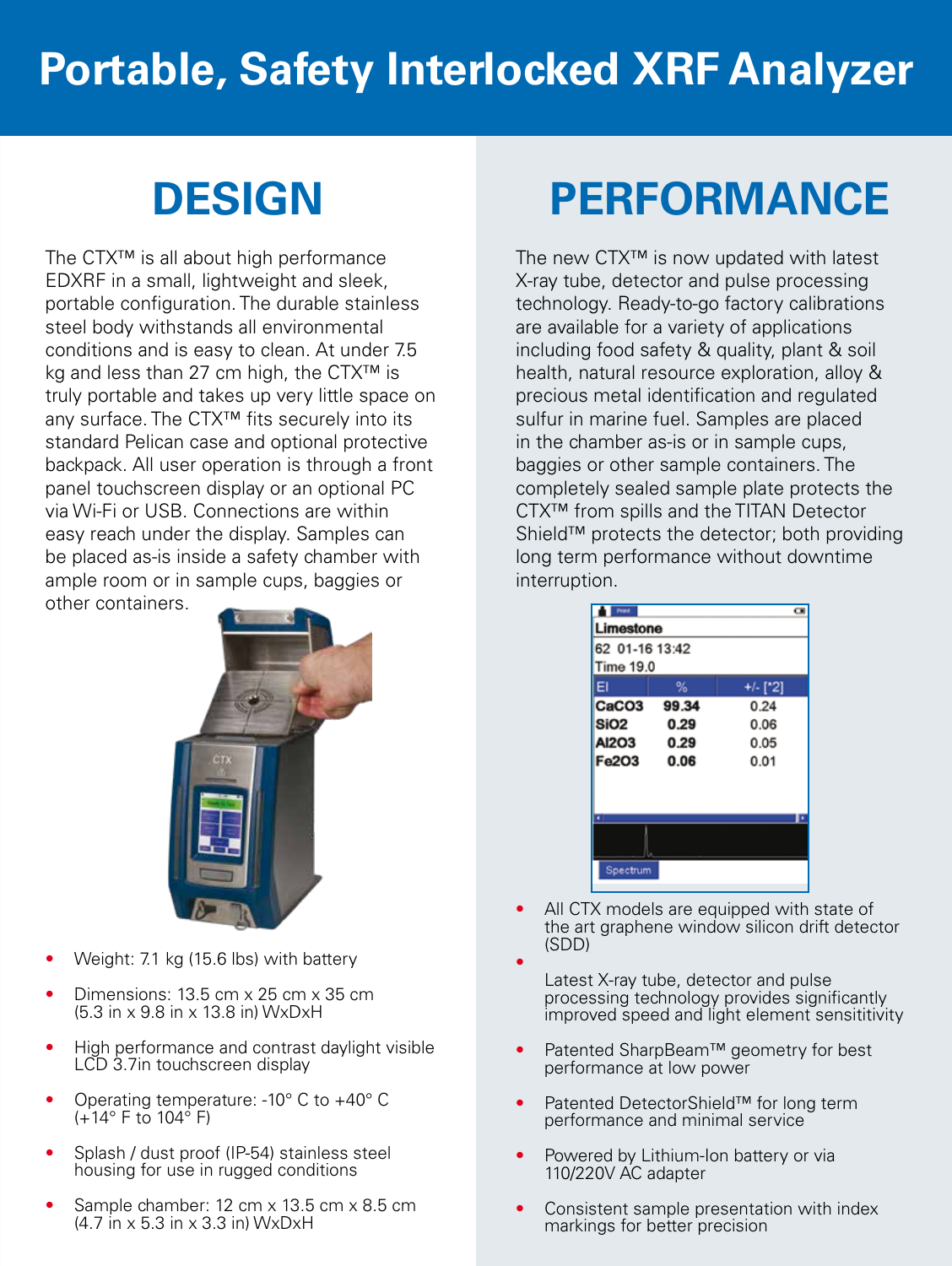## **Applications**

### **Food Safety & Quality Plant & Soil Health**



- Perform quality analysis at critical control (QACC) points of raw materials and finished products as well as during process
- Perform hazardous analysis at critical control (HACC) points for adulterant and metallic contaminant identification
- Analyze food content for fortificants such as Fe and Ca in milk liquid and powder



- Monitor heavy metals and elemental nutrients to confirm healthy, sustainable fields and effectiveness of remediation
- Analyze heavy metal and elemental nutrient uptake of plants and leaves
- Compare quality and yield of various seed brands and fertilizer mixes
- Determine elemental properties of area soil, irrigation sources and fertilizer to optimize crop quality and yield for smart farming



### **Material Science and Research**

- Portable, safety interlocked XRF elemental analysis for material science and research
- Research across multiple disciplines including agronomy, biology, chemistry, physics, environmental, materials and geoscience
- Provides the ultimate field portable research tool to analyze objects and materials in the field or laboratory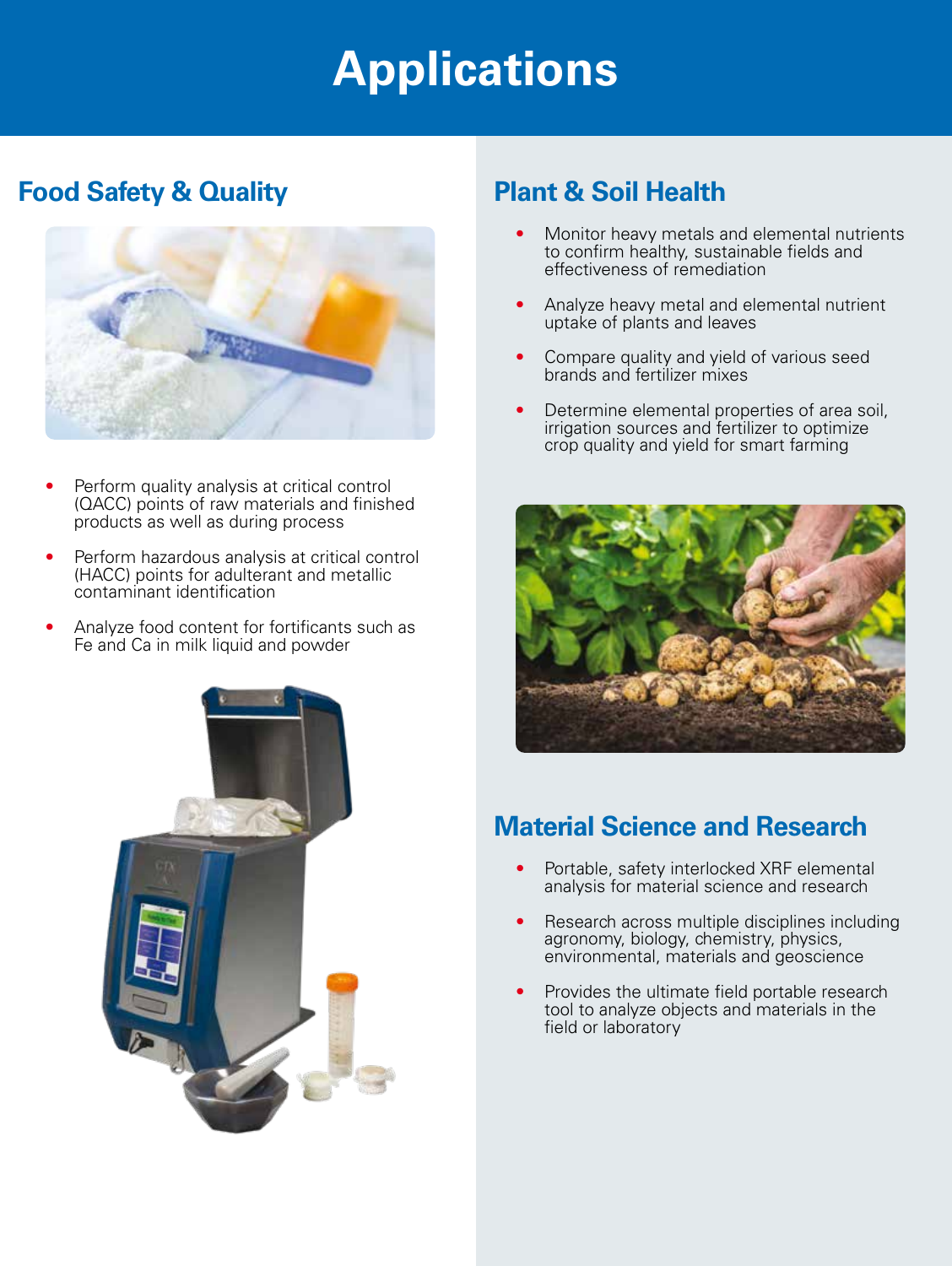## **Applications**

## **Natural Resource Exploration between Precious Metals Recycling**

- Analyze geochemistry of soil, sediment, ores, mudrock, drill cuttings, concentrates
- Measure major, trace and specialty target elements such as uranium
- Test samples in-situ or in field laboratories, trailers, ships and platforms
- Utilize Bruker's signature flexible and customizable calibrations for operations
- Collect real-time elemental data while drilling on land or on the water



## **Border Patrol Stations**

- Check for counterfeit materials and products
- Test minerals for export and import control and identify potential conflict minerals
- Confirm "fineness" of gold, silver, platinum and palladium for import duties
- Screen consumer products including food, plants, clothing, toys and more for restricted materials or hazardous metals



- Identify gold (Au), silver (Ag), platinum (Pt), palladium (Pd) and other valuable metals
- Determine gold karat rating
- Measure powders, slivers or large pieces
- Analyze auto-catalysts for precious metals recovery
- Immediately print results with optional Bluetooth™ portable printer

## **Oil and Fuel Inspections**

- Check sulfur in fuel as per MARPOL
- Monitor oil blending
- Screen wear metals in oil
- Analyze used oil

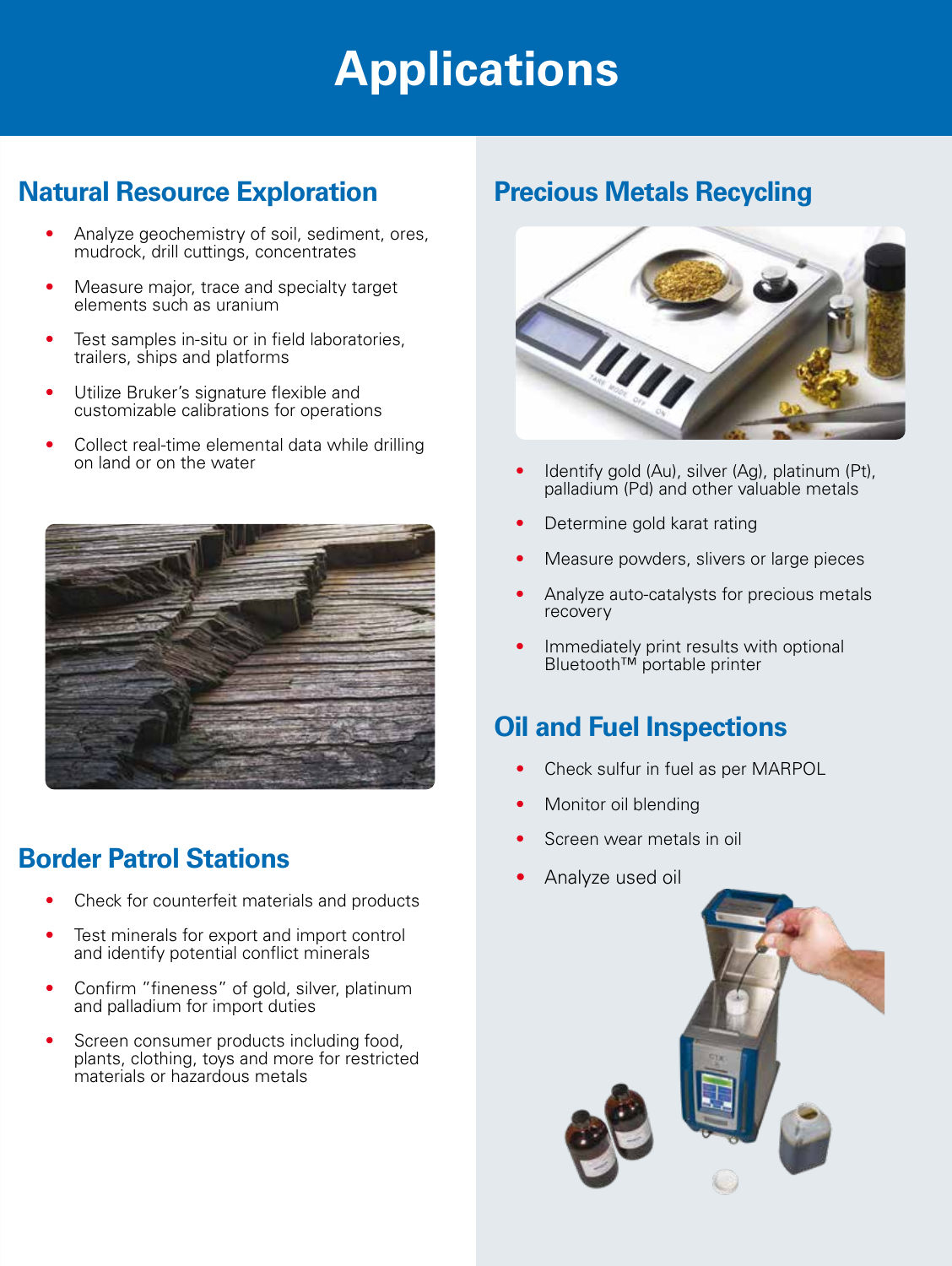# **Configurations**

| Model No. | <b>Common Ready-to-Go Calibrations</b><br>For a comprehensive list, please consult with your sales partner |  |  |
|-----------|------------------------------------------------------------------------------------------------------------|--|--|
| 800       | Geo, Soil, Food safety, Restricted materials, Mudrock, Alloys, Precious Metals                             |  |  |
| 500S      | Marine Pollution (MARPOL) Sulfur in Fuel Inspections, Alloys                                               |  |  |
| 500       | Restricted materials, Alloys, Precious metals                                                              |  |  |

# **PC Software Options**

| <b>PC Software</b> | <b>Description</b>                                                                                                                                                                                                                                                                                                                                                                                                                                                              |  |  |
|--------------------|---------------------------------------------------------------------------------------------------------------------------------------------------------------------------------------------------------------------------------------------------------------------------------------------------------------------------------------------------------------------------------------------------------------------------------------------------------------------------------|--|--|
|                    | Toolbox PC Software is included with the CTX™ purchase. It includes Remote Control<br>and Viewing. It also includes Bruker Instruments Tools (BIT™) which enables users to<br>browse/view files, create folders, transfer files, generate/save/print reports. BIT <sup>™</sup> enables<br>supervisors to view spectra, run assays, delete/rename/overwrite files, edit libraries, manage<br>passwords and install SW upgrades and application packages provided electronically. |  |  |
| <b>Software</b>    | EasyCal™ is optionally purchased PC software for user defined single phase (illumination)<br>empirical calibrations featuring inter-element corrections. The software allows the user to<br>also modify calibrations after data has been collected and recalculate the analysis using the<br>modified calibration.                                                                                                                                                              |  |  |
|                    | Artax <sup>TM</sup> is optionally purchased PC software which enables live integration with the $CTX^{TM}$ .<br>It provides advanced qualitative, semi-quantitative and spectral matching capabilities.<br>It incorporates normalization and Bayesian deconvolution of spectra and an empirical<br>correlation mode. It is particularly useful for large data sets with its easy access and flexible<br>data management of user defined libraries.                              |  |  |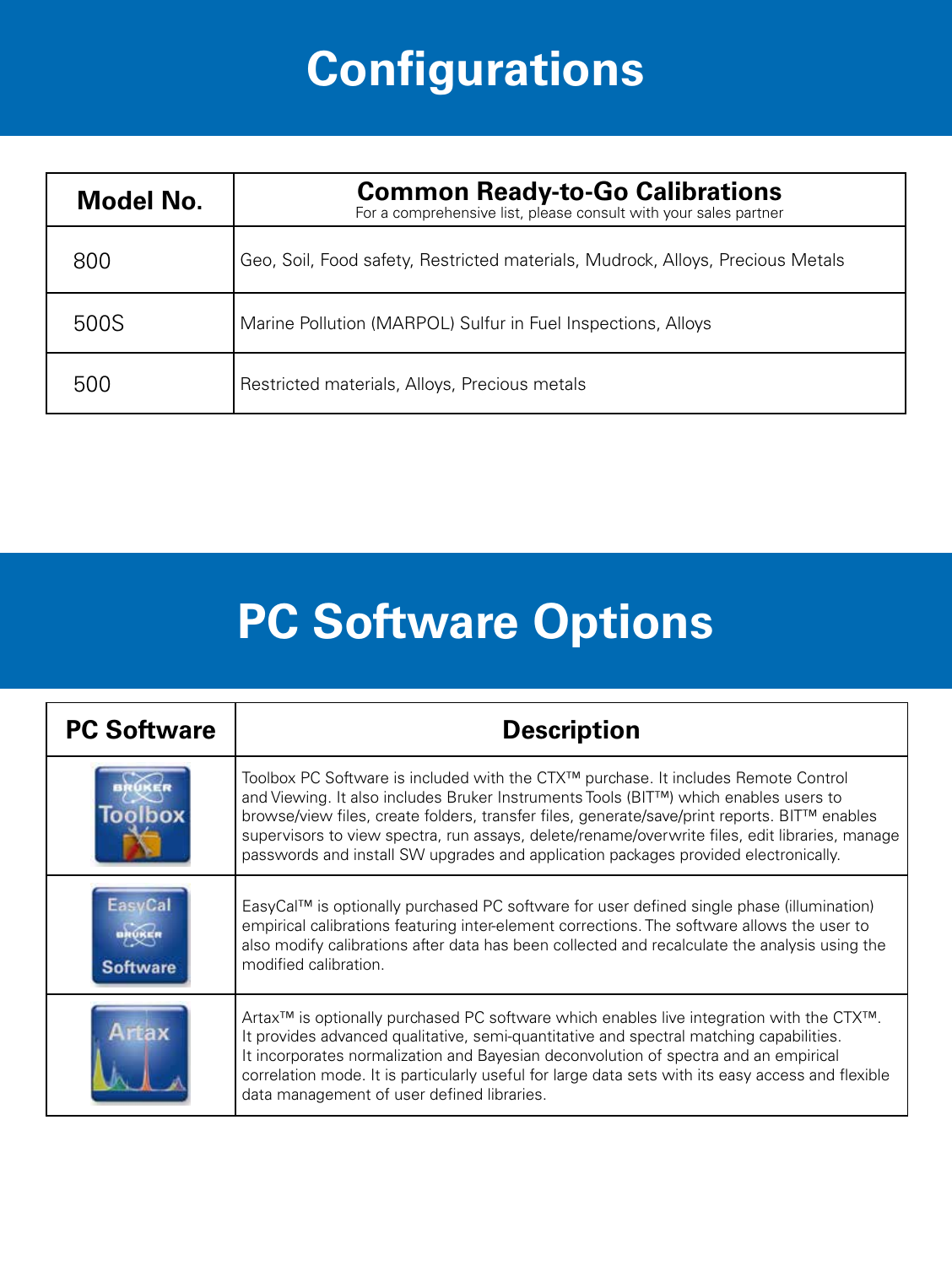## **Optional Accessories**





**Backpack with Wheels Bluetooth barcode scanner** 



**Portable Bluetooth Printer Spare Batteries Spare Batteries Spare Batteries** 





**Sample Preparation and Presentation Supplies**



**Field Sample Pulverizer and Press Kit in Case**